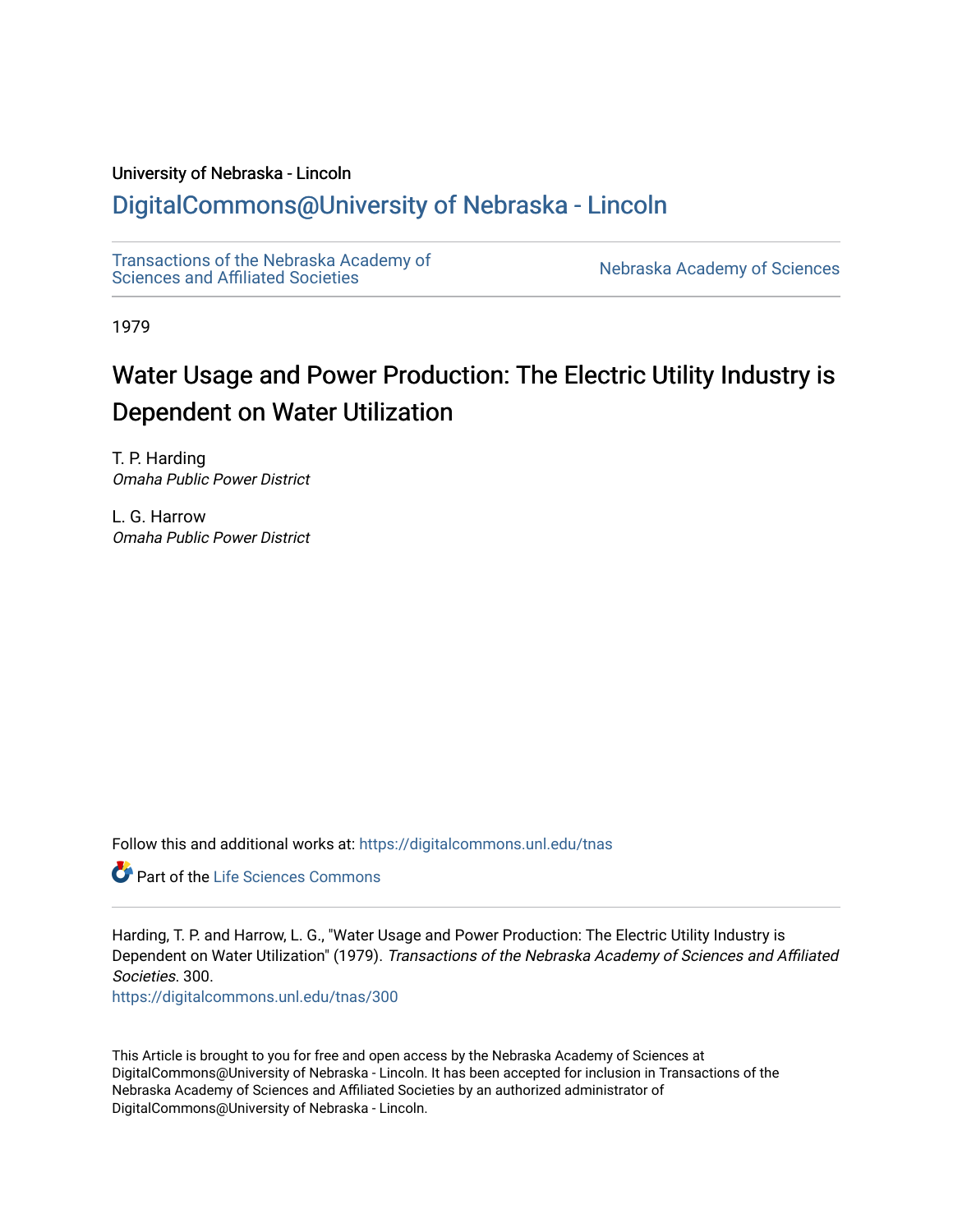### WATER USAGE AND POWER PRODUCTION:

#### THE ELECTRIC UTILITY INDUSTRY IS DEPENDENT ON WATER UTILIZATION

#### T. P. HARDING\*

#### L. G. HARROW

Omaha Public Power District

The utilization of water as a heat transfer fluid is essential for the production of economic electrical power. There are many types of cooling facilities; however, the most economical means of electrical power production requires very large quantities of water to serve as a low temperature heat sink. For this reason, the power industry has, when possible, located its facilities near large sources of cold water, such as the Missouri River. The Omaha Public Power District (OPPD) has utilized the Missouri River since the turn of the century, and continues to do so today.

The availability of water in the future will play an important part in determining the rates power consumers must pay. In the Missouri River Basin, electric power water withdrawals from streams are second only to irrigation in total volume (Missouri River Basin Study, 1969). It is estimated that electric power facilities will be responsible for 19 percent of all Missouri River Basin surface water withdrawals by 1980. But, electric power facilities are only borrowers of water and have a consumptive use lower than other principal users, including cattle feeders, irrigators, municipalities, and industries. Power facilities consume only 6 percent of the water they withdraw (Missouri River Basin Study, 1969).

Omaha Public Power District (OPPD) facilities, as well as the vast majority of other fossil fuel and nuclear electrical power plants, utilize the Rankine thermodynamic steam cycle. In these facilities, small volumes of water are generally utilized to produce steam to drive the turbines for power production. For a 560 megawatt fossil-fuel facility such as Nebraska City Unit 1, the maximum volume of makeup water required is approximately 225 gpm. This makeup will replenish water lost in pumps, glands, steam vents, boiler blowdown, and steam soot blowing. In contrast, the Nebraska City Station will utilize approximately 298,000 gpm of cooling water for condensing turbine-exhaust steam. (Environmental Assessment, 1975)

In general, the operating efficiency of power plants is determined in part by turbine-exhaust temperatures which vary from plant to plant, which in turn are dependent on the relative type and size of the condenser used and the temperature of the available cooling water (heat sink) (Harding, et al., 1973). In the thermodynamic cycle, maximum efficiency is achieved by rejecting heat at the lowest possible temperature to a heat sink (Budenholzer, et al., 1972). Thus, a low cooling water temperature will create a low condenser temperature and a resulting low turbine exhaust steam temperature. The greater the total temperature drop across the turbine, the greater the turbine shaft energy produced per unit of fuel burned. Total thermodynamic cycle efficiency can be referred to in terms of heat rate or the number of BTU's of fuel required to produce a kilowatt hour of electricity. The lower the heat rate, or the number of BTU's required per kilowatt hour of generation, the higher the total thermodynamic cycle efficiency. High thermodynamic cycle efficiencies will provide electrical power at the lowest fuel cost. Thus, system design and equipment selection, which affect plant efficiencies, are critical to the determination of fmal electrical power costs.

Depending on the availability of water and/or environmental considerations, different types of condenser cooling systems are selected for power plants. Of the systems available, once-through condenser cooling generally provides the most efficient and economical operation. This type of system is illustrated in Figure I. With once-through cooling systems, water is pumped from a natural body of water, at temperatures normally below 75°F, through the condenser where it is warmed  $15^{\circ}$ F to  $25^{\circ}$ F before it is returned to the source. Use of this system results in turbine-exhaust pressures of 1.0 to 2.5 inches of Hg absolute (abs.), which corresponds to exhaust

<sup>&#</sup>x27;Deceased, February 21,1979.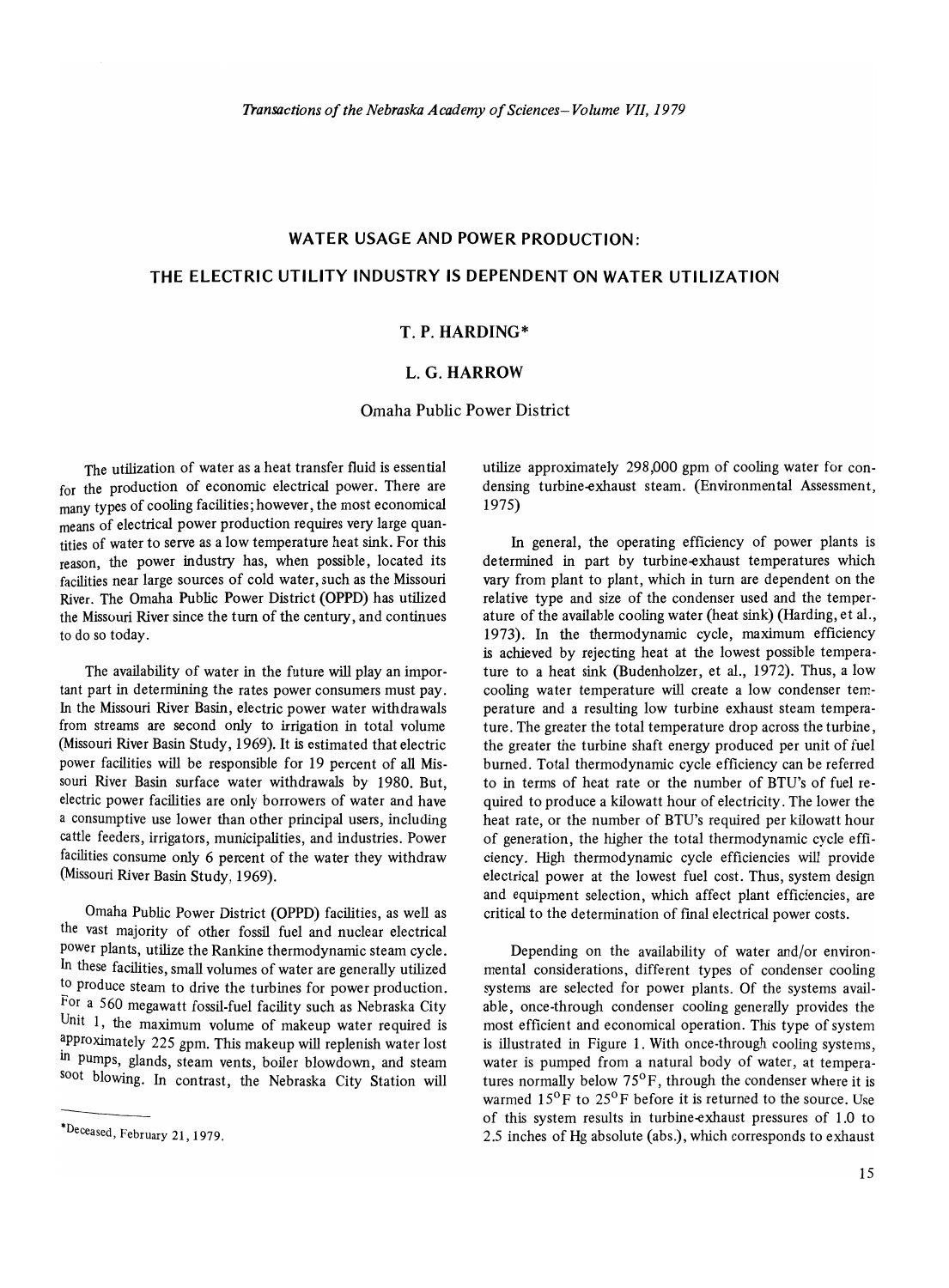

Figure 1. Once-Through Circulating Water System.

temperatures of 79°F to 109°F (Budenholzer, et al., 1972). All of the OPPD's current facilities, with the exception of its gas turbines, utilize the Rankine cycle with once-through cooling. The newest of these facilities, the Nebraska City Power Station, will operate at a calculated heat rate of approximately 9044 BTU/KWh. This heat rate is comparable to heat rates of other modem facilities in the United States of the same size using once-through cooling (Harding, et al., 1973).

Closely resembling once-through cooling is closed-cycle cooling. As can be seen in Figure 2, cooling water is recirculated between the lake and the plant, differentiating it from once-through cooling. Since cooling lakes are normally mw smaller than natural water bodies, rejected power plant he normally results in a buildup of lake temperature and, as result, warmer intake temperatures. For the Nebraska Ci Station, a cooling lake would have required a surface area' about 1900 acres (Environmental Assessment, 1975). The systems typically operate with turbine-exhaust pressur slightly higher than once-through cooling and are commonly the range of 2.0 to 3.5 inches of Hg abs., or exhaust tempel tures of  $101^{\circ}$ F to  $120^{\circ}$ F. (Budenholzer, et al., 1972) This ri in pressure and resulting temperature increases the heat ra and cost of production. At the Nebraska City Station, use'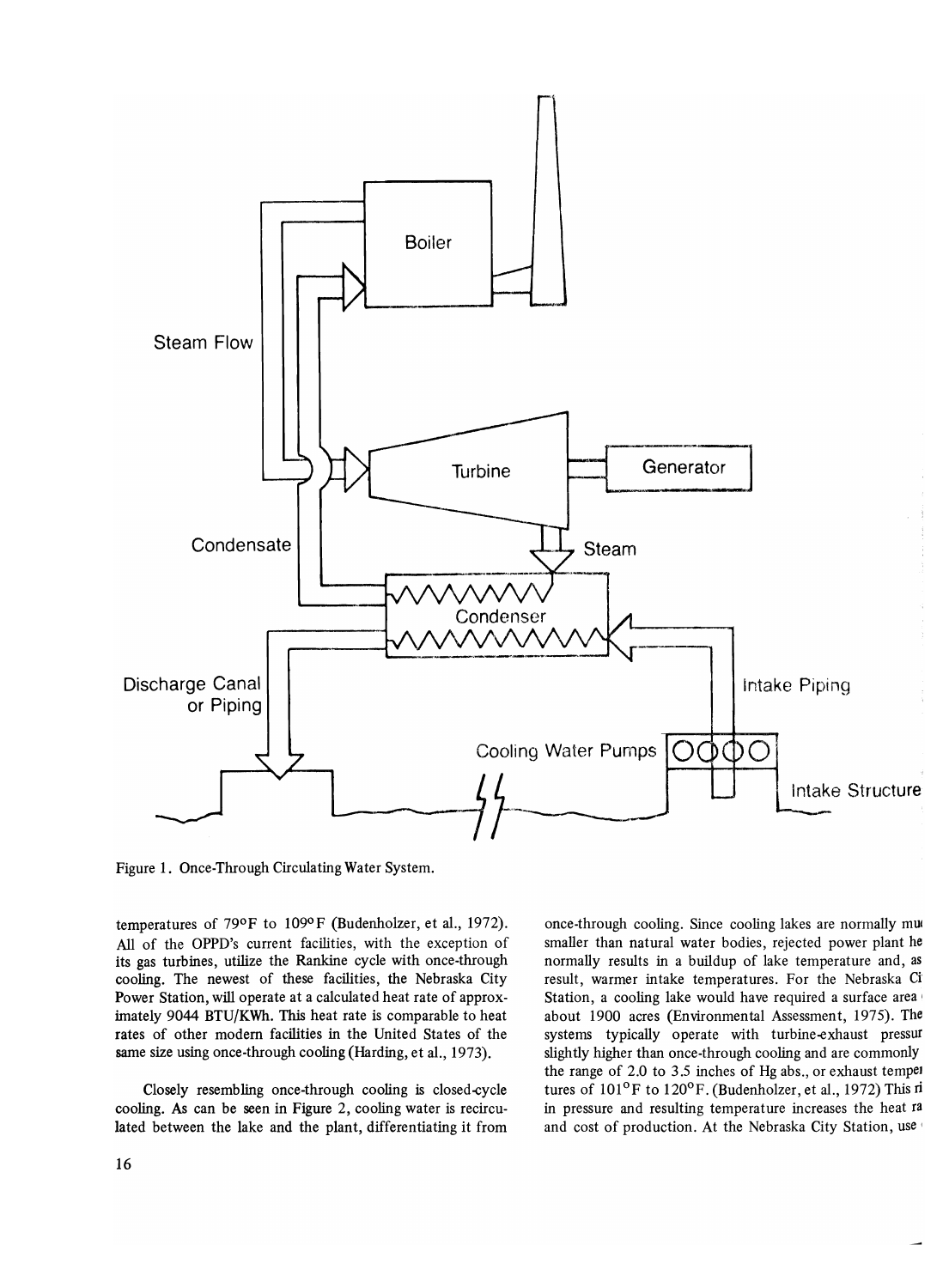

Figure 2. Closed Cycle Cooling Lake.

a cooling lake would have added about 3.6 percent to the total station production costs (Environmental Assessment, 1975).

As illustrated in Table I, the increased production costs are the costs necessary to cover capital expenses, operating expenses, capacity losses, and fuel costs. Each of the parameters involved differs, depending on the type of cooling alternative utilized. A comparison of these alternatives and their costs is summarized in Table II (Environmental Assessment, 1975). Capital cost, a major factor in production costs, consists of costs for the purchase and installation of equipment as well as land. Operating costs include pumping and fan power where appropriate, as well as water treatment, operating labor, and maintenance. In addition to higher auxiliary power requirements, the increased turbine-exhaust pressures and temperatUres result in an additional loss of the plant's ability to

#### TABLE I

Factors Lending to the Additional Costs of Cooling Processes Other than Once-Through Cooling

- 1. Increased Heat Rate Higher Fuel Costs per Unit of Power Produced
- 2. Increased Capital Cost Land Purchases, Equipment Cost and Installation
- 3. Increased Operating Costs Fan and Pump Operation, Water Treatment and Maintenance
- 4. Decreased Turbine Capability Capacity Lost Must be Replaced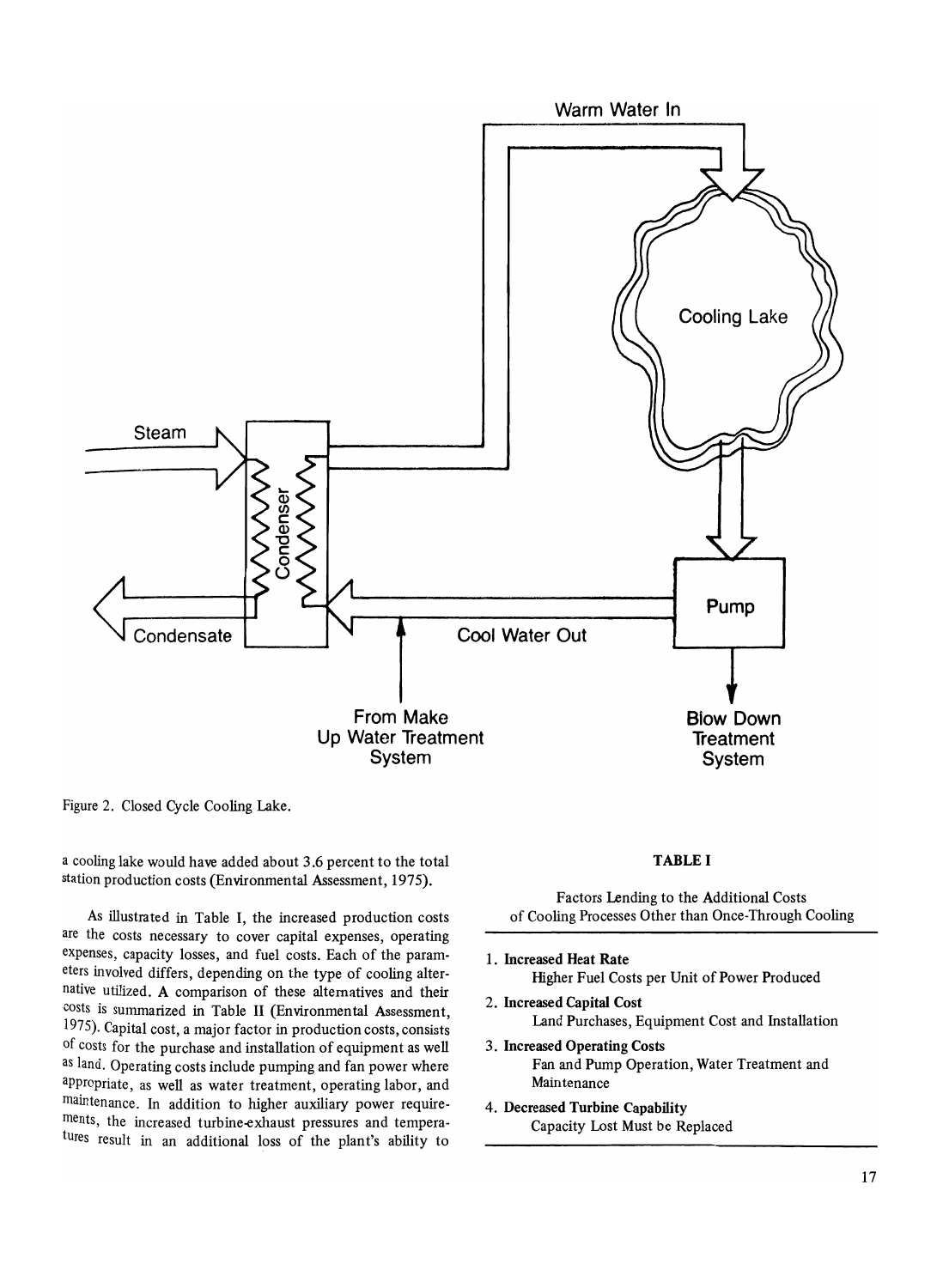#### **TABLE II**

|                                 |              |              |            | Wet Tower                               |     |          |
|---------------------------------|--------------|--------------|------------|-----------------------------------------|-----|----------|
| <b>Additional Cost Criteria</b> | Once-Through | Cooling Lake | Spray Pond | Mechanical Draft Natural Draft Dry Towe |     |          |
|                                 |              |              |            |                                         |     |          |
| 1. Increased Heat Rate          | base         | 1.6          | 1.0        | .3                                      | .7  | N.A.     |
| 2. Capital Cost                 | base         | 2.8          | 2.1        | 2.4                                     | 4.6 | N.A.     |
| 3. Operating Cost               | base         | $-.8$        | 3.8        | 5.4                                     | 2.4 | N.A.     |
| 4. Decreased Turbine Capability | base         | $-.01$       | .5         | .6                                      | .3  | N.A.     |
| 5. Total                        | base         | 3.6          | 7.4        | 8.7                                     | 8.0 | $32^{6}$ |

Estimated Percent Increases in Total Nebraska City Power Station Unit 1 Cost for Various Cooling System Alternatives

N.A.-Not Available

deliver electric power. This loss must be replaced by additional plant capacity, which results in higher capital costs.

Figure 4 illustrates a modification of the cooling lake concept. This system is called a spray pond. Spray modules are used to increase convective and evaporative heat transfer. This option utilizes a smaller pond area and is of interest where space is a consideration. The Nebraska City Station would have required a 120-acre pond with about 140 spray modules if once-through cooling was not utilized. Such a system has performance characteristics more similar to those of a wet-cooling tower than to those of a cooling lake.

Spray-pond cooling is dependent on the wet bulb temperature. The wet-bulb temperature is the lower limiting temperature for the cooling process and is an indicator of the air's ability to absorb heat. Turbine exhaust pressures with a spray pond normally range from 2.5 to 4.5 inches of Hg abs., which corresponds to exhaust temperatures of 109°F to 130°F (Budenholzer, et al., 1972). This option would have resulted in an additional total Nebraska City Station production expense of about 7.4 percent (Environmental Assessment, 1975).

Wet-cooling towers illustrated in Figure 3 are also closed cooling systems. A wet tower is a direct-contact evaporative cooling device. Cooling water pumped from the condenser into the top of the tower cascades through the tower, passing over baffle plates which break the flow into drops. Air is drawn through the water droplets, cooling them by evaporation. As with the spray pond, the extent of cooling is limited by the wet bulb temperature. The cooled water is then pumped back to the condenser.

Air flow in the tower may be created by fans (mechanical

draft) or by a tall shell in which heated air rises in a chimn effect (natural draft). With a mechanical-draft system, induci draft or forced-draft fans may be utilized. For the Nebrat City Station, forced-draft fans were not considered, due to distribution problems which led to a lower cooling efficient An induced-draft tower which would have operated with exhaust pressure of 2.5 to 4.5 inches of Hg abs., and exhal temperatures of 109°F to 130°F (Budenholzer, et al., 19: would have resulted in a total increase of station costs about 8.7 percent (Environmental Assessment, 1975).

Because the air flow in a natural-draft tower depends the temperature difference between the air inside the  $sh$ and the ambient air, higher temperatures are normally countered in natural-draft towers than in mechanical-dr towers. Natural-draft towers are not generally consider suitable for hot climates, in which the difference obtainal between inside and outside temperatures would at times too small for proper operation. These conditions would duce the cooling efficiency of the natural-draft towers duri the hot, humid months of the year, when the towers  $\mathbf{I}$ needed the most. Because of atmospheric conditions, the n ural-draft wet-cooling tower was considered to be a margina practical cooling system alternative for the Nebraska C Station. If this system was used, total station cost would hi been elevated by about 8 percent (Environmental Assessme 1975)\_

Figure 5 illustrates the dry-cooling tower option. The type of cooling tower has either air-cooled condensers or ! cooled heat exchangers, and there is no contact between: and water. As with the wet tower, both the mechanical  $\mathbf{\mathbf{A}}$ natural-draft options are available. For economic reasons, l dry-cooling towers were not considered for the Nebraska **C** Station. With heat transfer dependent entirely on convection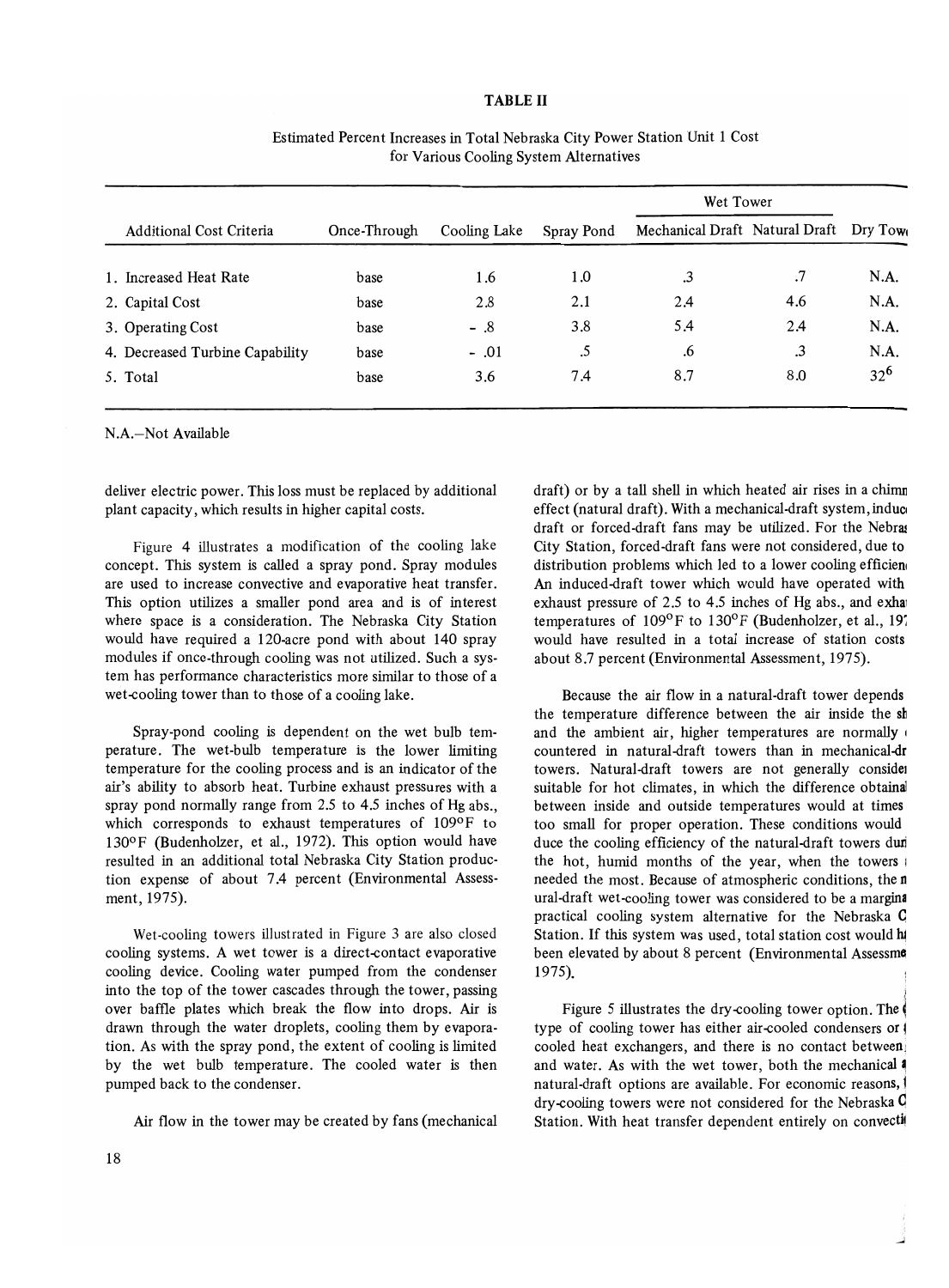

Figure 3. Wet Cooling Tower Natural or Mechanical Draft.

the ambient dry-bulb temperature is the lowest temperature to which the water could be cooled. In these systems, turbineexhaust pressures in excess of 6 to 8 inches Hg abs., and temperatures of 149°F to 152° are common (Budenholzer, et al., 1972). It is estimated that this cooling alternative would have elevated the total station production cost by about 32 percent (Hauser, 1969).

Each cooling system has its own environmental pros and cons that need to be considered in system selection. Thermal pollution has attracted major interest (Merriman, et al., 1976). Obviously, thermal effects on natural bodies of water are a major consideration with open-cycle systems such as oncethrough cooling, where heated water is returned to the natural water source. When these effects are detrimental, closed-loop cooling systems afford the only alternative which eliminates completely the thermal discharge to streams. This is of major importance in power plant design, when one considers that any alternative to once-through cooling will result in higher total production costs. However, in comparing once-through and closed-loop systems in general, the overall effects on water and air quality must be carefully considered.

Wet-cooling towers evaporate large quantities of water. This evaporation results in concentrating the dissolved solids in the systems. The dissolved-solid concentrations are controlled, below the point where they would precipitate, by blowing down and/or chemical additions. The effects of cooling tower blowdown on natural water bodies must be evaluated and controlled with adequate treatment. Fogging effects due to cooling towers, cooling lakes, and spray ponds must also be considered in any environmental evaluation of closed-loop systems. Other problems with certain closed-loop systems are related to noise levels and the high consumption of water.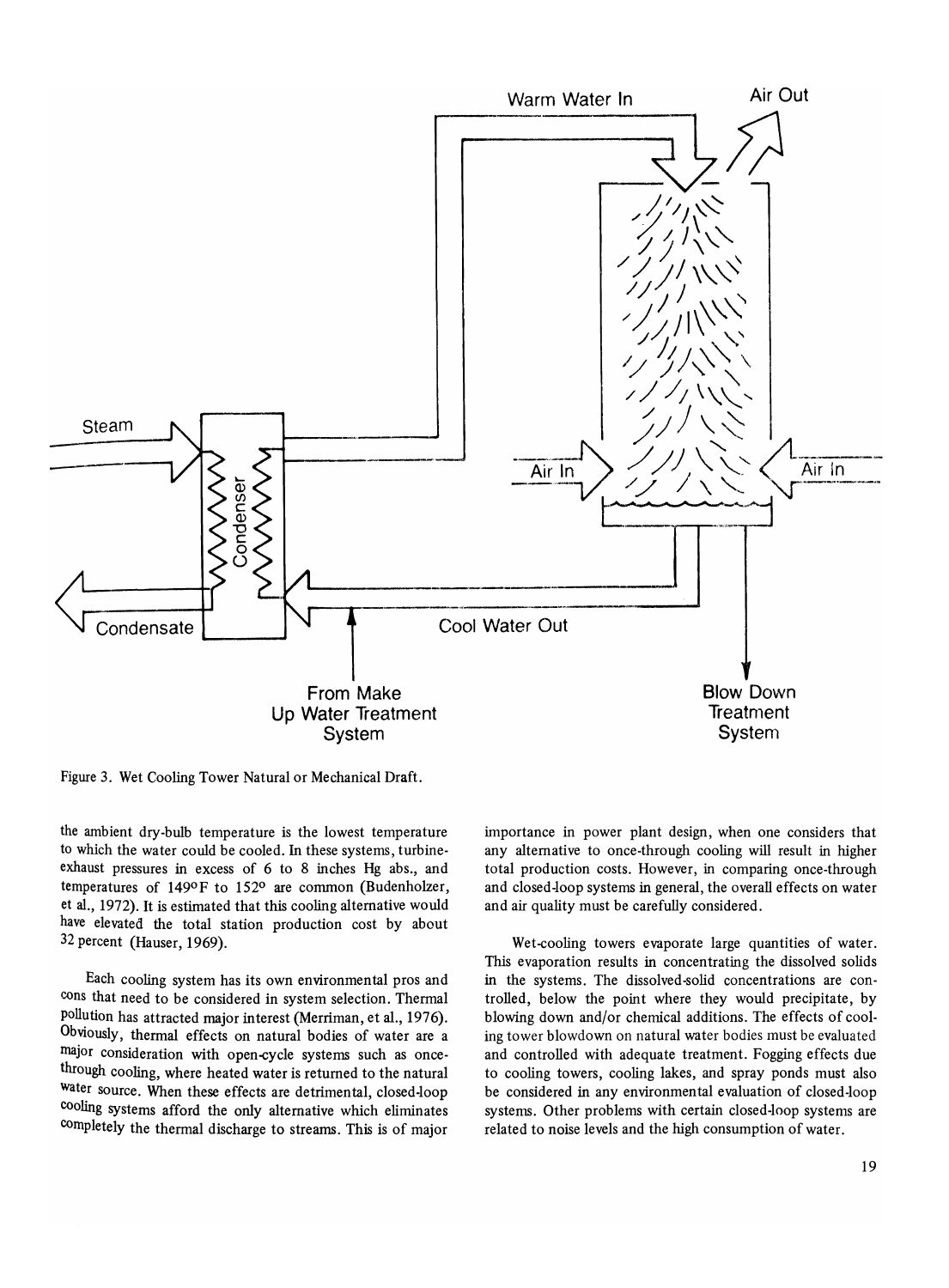

Figure 5. Dry Cooling Tower Natural or Mechanical Draft.

20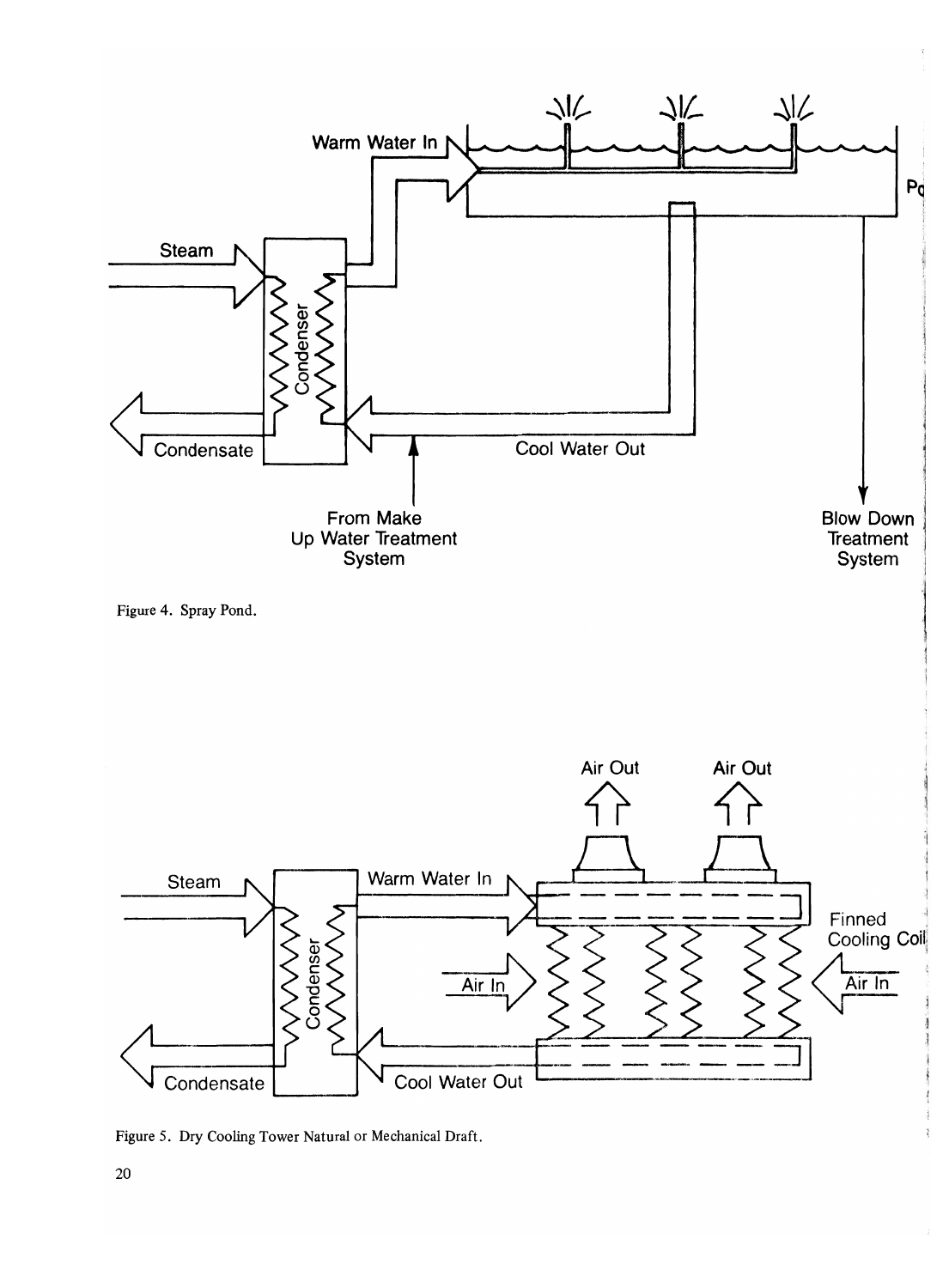As demonstrated by Hauser and Oleson (1970), the cool-As demonstrated by Hauser and Oleson (1970), the cool-<br>ng system that has the best water rate, or lowest consumption<br> $\epsilon$  water, is the once-through natural-cooling lake or river. If IIIg syts refers is the once-through natural-cooling lake or river. If of water, is produced by cooling towers or spray ponds, depending on site<br>conditions. Cooling lakes have the highest consumptive water<br>rate. For a 1,150-MW nuclear facility, it is estimated that a leed by cooling towers of spray polius, depending on site<br>tions. Cooling lakes have the highest consumptive water Oleson (1970), the cool-<br>te, or lowest consumption<br>al-cooling lake or river. If<br>the next best water rate is<br>ponds, depending on site<br>ighest consumptive water<br>ty, it is estimated that a<br>have a total consumptive this system is not available for use, the next best water rate is<br>produced by cooling towers or spray ponds, depending on site<br>conditions. Cooling lakes have the highest consumptive water<br>rate. For a 1,150-MW nuclear facil requirement of 14,400 gpm, whereas the total consumption with once-through cooling would be approximately 4,800 gpm (Environmental Report, 1976). In this case, once-through cooling has an evaporative loss of about one-third that of a cooling tower. Figure 6 delineates heat transfer mechanisms and relative consumption of water for each of the alternative cooling systems (Development Document, 1974).

Over the years, the OPPD has been aware of the waterconsumptive and economic advantages of once-through cooling. In an effort to continue with the. utilization of this mode of cooling, we have undertaken many studies to determine the level of biological effect of our thermal effluents. Since 1972, a comprehensive program of study has been conducted at the Fort Calhoun Nuclear Generating Station. These programs have been aimed at the study of all aspects of the once-through cooling operation. The effect of the interface of the cooling system and the biological communities of the Missouri River was of great concern in licensing the operation of Fort Calhoun in 1973. Since this time, a federal regulation has been passed that makes the discharge of thermal effluents to a natural river or lake illegal. At the present time, a waiver must be obtained to discharge heat. Such a waiver was obtained for the operation of the Nebraska City Unit 1; data generated at the Fort Calhoun Station were instrumental in obtaining this waiver.

Biologically, the District has developed into a leader in conducting Missouri River study programs. We have demonstrated that. the effects are minimal on planktonic organisms in the Missouri River water in passing through a power-plant condenser of the design of Fort Calhoun Unit 1 (Kline, et al., 1977). At a maximum, there has been a reduction of only 5 percent in the population of the most fragile planktonic group: the larval fishes (King, 1977). This is a reduction in the total population of larval fishes passing the stations at any given instant. Similarly, other District programs have found that power plant cooling in the Missouri River can co-exist with a balanced biological community.

Future water availability, as well as power loading, has a direct influence on the continued use of once-through cooling on the Missouri River. Power loads have increased rapidly during the past and are anticipated to continue in the future. The Missouri Basin Interagency Committee (Missouri River Basin Study, 1969) estimates that power requirements in the Middle Missouri will increase by about 280 percent by the year 2000. During this same time, it is estimated that Missouri River flows will decrease due to increased upstream water withdrawals. Expected uses which will reduce flows include coal gasification, recreation, increased irrigation, and additional municipal and industrial utilization. It is estimated that Missouri River Basin stream flows will decrease by 38 percent by the year 2000 (Missouri River Basin Study, 1969).

*Water Usage-Who Cares?* The Omaha Public Power District is deeply concerned about water usage. Power production costs are directly related to water availability and, more recently, to minimizing adverse biological effects because of water use. It is the District's goal to continue to use oncethrough cooling in its future facilities. Our ability to accomplish this goal is largely in the hands of water resource planners who will determine how water will be utilized, and power district consumers who will determine the rate at which additional facilities must be constructed to meet power demands. Environmental considerations will also be extremely important in determining the mode of water use. It is the District's challenge to determine, through appropriate study, the extent to which once-through cooling may safely be utilized to insure a balanced biological community.

#### **REFERENCES**

- Budenholzer, R. J., L. G. Hauser, and K. A. Oleson. 1972. Selecting heat rejection systems for future steam-electric power plants. *Combustion Engineering*: 30-37.
- Development Document. 1974. Development document for proposed effluent limitations guidelines and new source performance standards for the steam electric power generating point source category. United States Environmental Protection Agency: 435.
- Environmental Assessment. 1975. Environmental assessment appendix for section 10 permit, Omaha Public Power District, Nebraska City Power Station Unit No.1. Gibbs, Hill, Durham and Richardson, Inc., 1 :3-51 (June).
- Environmental Report. 1976. Environmental report, Fort Calhoun Station Unit No.2. Omaha Public Power District, 5(10):1-22 (February).
- Harding, T. P., and B. E. Dose. 1973. Omaha Public Power District: energy production, the role of water in the energy crisis. Proceedings of a Conference sponsored by Nebraska Water Resources Research Institute: 71-91.
- Hauser, L. G. 1969. Cooling water requirements for the growing thermal generation additions of the electric utility industry. American Power Conference.
- Hauser, L.G., and K.A. Oleson. 1970. Comparison of evaporative losses in various condenser cooling water systems. Proceedings of the American Power Conference, 32: 519.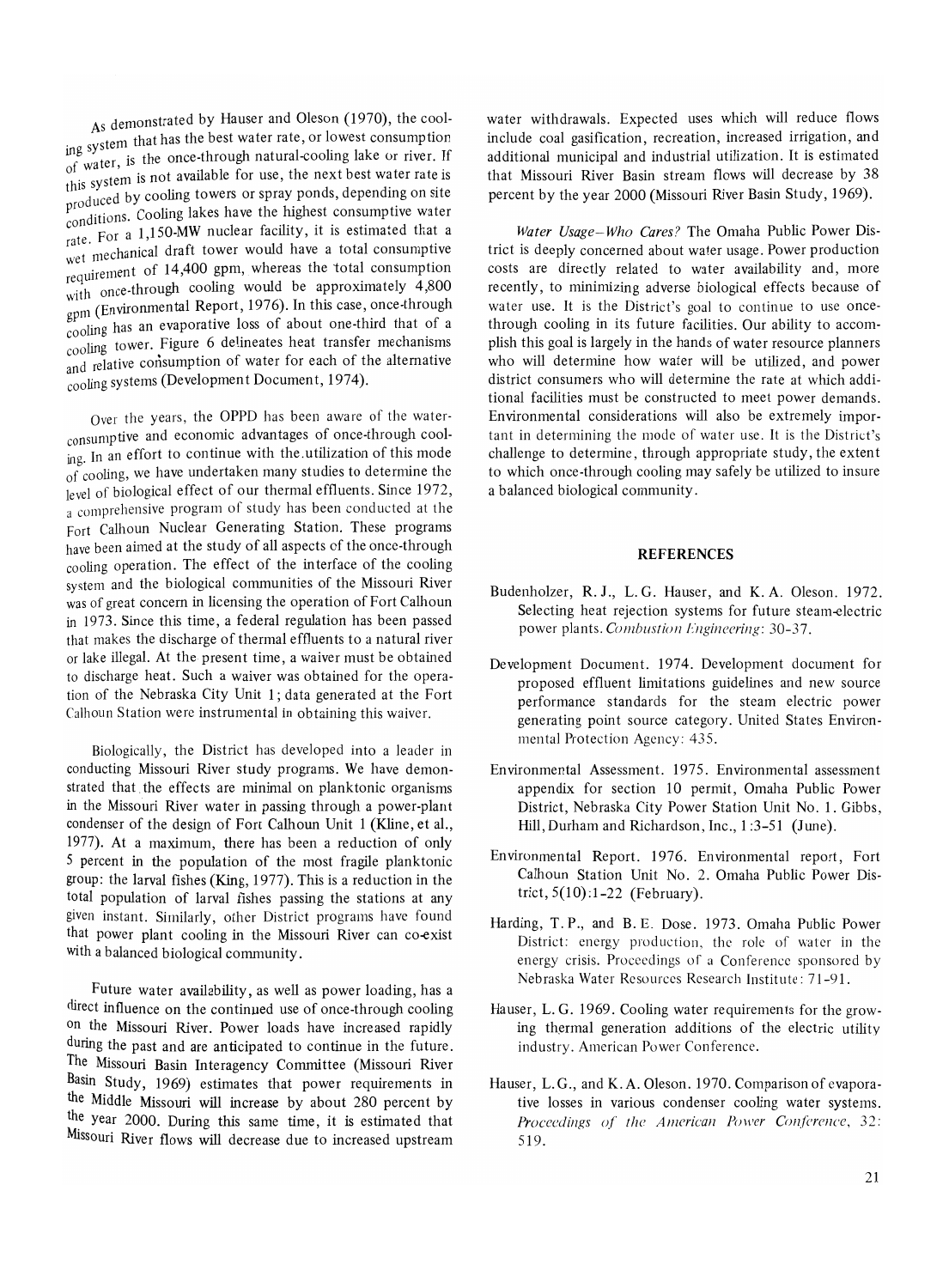

Figure 6. Heat Transfer Mechanisms with Alternative Cooling Systems.

22